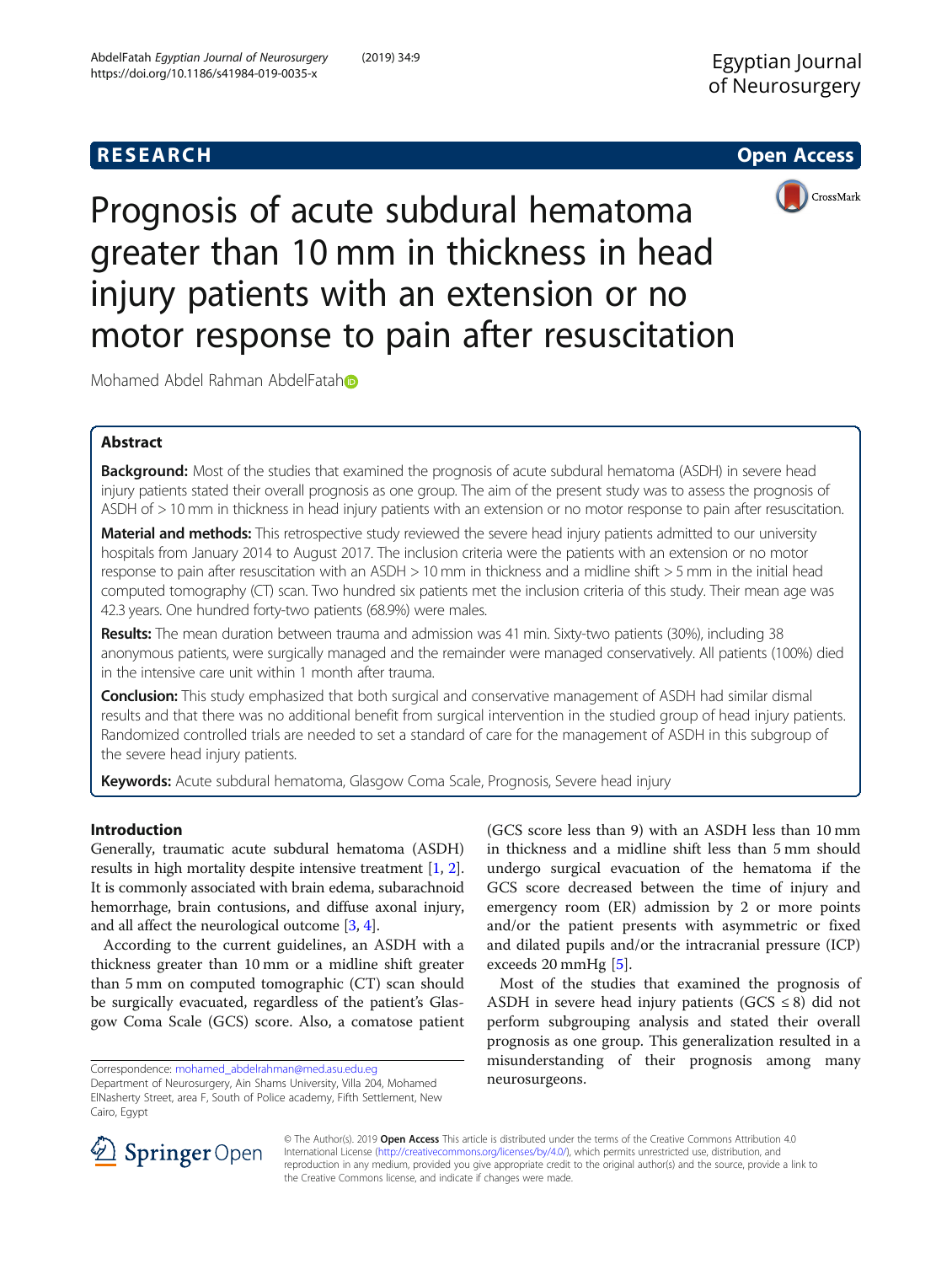The aim of the present study was to assess the prognosis of ASDH of > 10 mm in thickness in severe head injury patients with no motor response or an extension to pain motor response after resuscitation. This subgroup of the severe head injury patients with an ASDH was barely assessed per se in spite of being a common ER situation.

# Materials and methods

This study retrospectively reviewed the clinical records of the severe head injury patients who were admitted to our university hospitals from January 2014 to August 2017. Nine hundred thirty-one severe head patients were admitted in this time period.

The inclusion criteria were the severe head injury patients who had no motor response or an extension to pain motor response after resuscitation and a radiologically surgical ASDH in the initial head CT scan. Criteria for defining a radiologically surgical ASDH were a hematoma thickness of  $> 10$  mm and a midline shift of  $> 5$  mm.

Two hundred six consecutive head injury patients met the inclusion criteria of this study. Their mean age was 42.3 years, ranging from 17 to 73 years. One hundred forty-two patients (68.9%) were males.

The clinical data were collected from the medical charts and included patients' demographics, mode of trauma, the motor response and the pupillary reaction after resuscitation, laboratory findings, radiological findings, the time between trauma and admission, preoperative, operative, and postoperative details of the surgically managed patients, hospital stay, and in-hospital mortality.

All patients were admitted to the intensive care unit (ICU) and initially managed according to the Advanced Trauma Life Support guidelines. They were intubated and ventilated to avoid hypoxia and to achieve normocapnia. Central venous line and Foley catheter were inserted for fluid balance.

After vital stabilization, all patients underwent head and cervical spine CT scan. CT thoracic spine and lumbar spine were ordered for polytrauma patients.

All the patients received a prophylactic antiepileptic (phenytoin) and a proton pump inhibitor upon admission. Intramuscular tetanus toxoid 0.5 ml and intravenous antibiotics were administered to patients with open wounds.

General care to minimize intracranial hypertension was applied and included elevation of the head of the bed 30°, keeping the head in a neutral position, controlling fever with antipyretics and cooling blankets, avoiding hypoxia and hypercapnia, controlling blood glucose to a range between 80 and 180 mg/dL, optimizing the blood pressure, and correcting serum electrolytes. Packed RBCs were administered to maintain hemoglobin concentration at a minimum of 10 g/dL.

The neurological status was classified according to the GCS score. Intracranial pressure monitoring was not performed in any patient due to unavailability. ASDH was managed either conservatively or surgically, based on the decision of the treating consultant of neurosurgery and after a written informed consent from the patients' relatives or the manager of our hospital for the anonymous patients. Consultants who chose the conservative treatment were expecting unfavorable outcomes.

Platelet count, prothrombin time, activated partial thromboplastin time, fibrinogen, fibrin degradation products, and D-dimer were obtained daily to detect any coagulopathy.

Patients were kept euvolemic with isotonic fluid resuscitation as required. Intravenous (IV) mannitol 20% was administered in an initial bolus of 1 g/kg then 0.5 g/ kg q 4 h, provided that there was no hypotension. IV furosemide 1 mg/kg/day was administered 15 min after each dose of mannitol. Serum electrolytes and renal function were ordered every 12 h. Serial serum osmolarity levels were checked every 12 h to maintain an osmolarity of no more than 320 mOsm/L.

For the surgically managed patients, a wide trauma scalp flap and a wide fronto-temporo-parietal craniotomy were employed. The dura was linearly incised to decrease the intracranial pressure then a dural flap was produced to evacuate the subdural blood clot. Meticulous hemostasis was achieved followed by wide duroplasty using a large pericranial patch. The bone flap was reinserted except in cases with severe intraoperative brain swelling which did not respond to mannitol and hyperventilation; in these cases, the bone flap was placed in a subcutaneous pocket in the scalp or in the abdomen. A follow-up head CT scan was done on the first postoperative day. Drains were removed on the second or third postoperative day when the draining fluid decreased to less than 50 ml in 12 h. Sutures were removed 2 weeks after surgery.

The outcome was assessed and recorded using the Extended Glasgow Outcome Scale (GOSE) 1 month after trauma. The functional outcome was classified as "good" if the GOSE scores were ≥ 5 and as "poor" if GOSE scores were  $\leq 4$  [\[6](#page-4-0)].

# Statistical analysis

The collected data were expressed as mean and range using SOFA statistics version 1.3.3 software.

# Results

The mean duration between trauma and admission to the ER was 41 min, ranging from 33 to 122 min.

Traffic accidents were the mode of trauma in 192 patients (93.2%), and the remainder 14 patients (6.7%) were due to fall from height.

The GCS motor score (motor response) and the pupillary status after resuscitation are listed in Table [1](#page-2-0).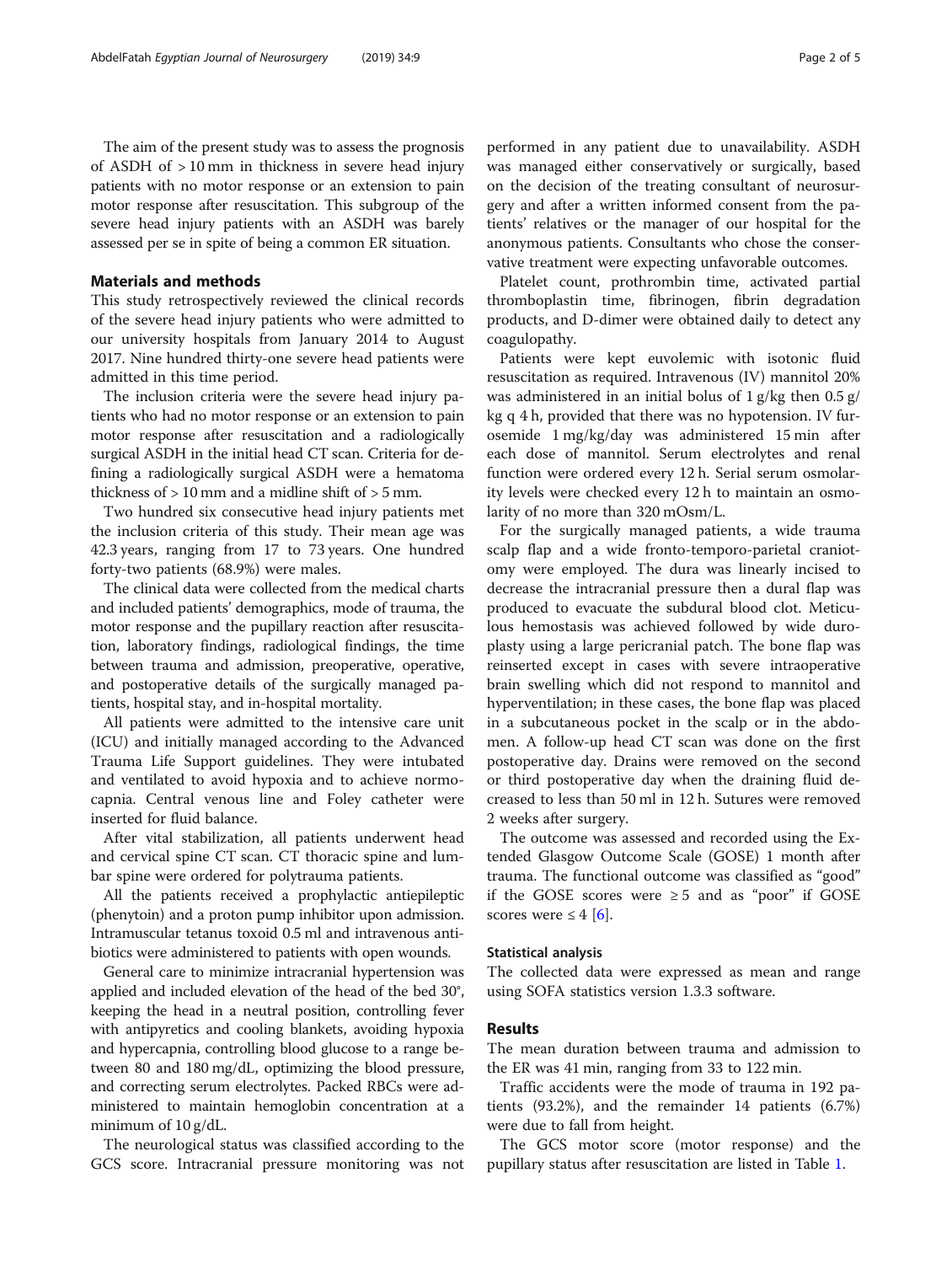<span id="page-2-0"></span>Table 1 The Glasgow Coma Scale (GCS) motor score and the pupillary status after resuscitation

|                                     | Number of patients (%) |
|-------------------------------------|------------------------|
| GCS motor score                     |                        |
| 1 (flaccid or no motor<br>response) | 43 (20.8%)             |
| 2 (extension to pain)               | 163 (79.1%)            |
| Pupillary status                    |                        |
| Bilateral dilated fixed pupils      | 31 (15%)               |
| Unilateral dilated fixed pupil      | 175 (84.95%)           |

Twenty-seven patients suffered from hypertension, thirteen from diabetes mellitus, and three patients experienced old myocardial infarction.

The findings in the initial head CT scan are illustrated in Table 2.

The mean thickness of the subdural clot in the initial head CT scan was 16.4 mm (ranging from 12 to 25 mm). The midline shift ranged between 6 and 14 mm with a mean shift of 9.8 mm. The radiologically surgical ASDH was unilateral in all cases.

The associated body injuries are listed in Table 3.

The type of management according to the GCS motor score and the pupillary response is shown in Table 4.

Thirty-eight anonymous patients were transferred to our ER without relatives or any identity and remained anonymous for more than 8 h after admission. The treating neurosurgeons of these patients prepared them for emergency surgery to evacuate the ASDH as a potentially life-saving procedure to avoid any medicolegal responsibility and received a legal written permission from the manager of our hospital.

Sixty-two patients (30%), including the 38 anonymous patients, underwent surgical evacuation of the ASDH, and the remainder were managed conservatively. The mean age of the surgically managed patients was 32.6 years, ranging from 17 to 59 years, and the mean age of the conservatively managed patients was 47.5 years, ranging between 25 and 73 years.

The mean duration between trauma and surgery was about 5 h, ranging from 3.5 to 7 h. The bone flap was reinserted except in the thirteen cases who sustained a severe intraoperative brain swelling; hence, the bone flap was

Table 2 The findings in the initial head CT scan

| Head CT scan findings<br>Number of patients (%) |             |  |  |
|-------------------------------------------------|-------------|--|--|
| <b>ASDH</b>                                     | 206 (100%)  |  |  |
| Brain contusions                                | 98 (47.5%)  |  |  |
| Subarachnoid hemorrhage                         | 187 (90.7%) |  |  |
| Compressed ipsilateral ventricle                | 206 (100%)  |  |  |
| Midline shift $> 5$ mm                          | 206 (100%)  |  |  |
| Intraventricular blood                          | 54 (26.2%)  |  |  |

Table 3 Associated body injuries

| Associated injuries                     | Number of patients (%) |  |  |
|-----------------------------------------|------------------------|--|--|
| Facial fractures                        | 133 (64.5%)            |  |  |
| Spine injury                            | $11(5.3\%)$            |  |  |
| Long bone fractures                     | 49 (23.7%)             |  |  |
| Rib fractures                           | 78 (37.8%)             |  |  |
| Hemothorax/pneumothorax                 | 62 (30%)               |  |  |
| Internal organ injury (spleen or liver) | 13 (6.3%)              |  |  |

placed in a subcutaneous pocket in the scalp (9 cases) or in the abdomen (4 cases).

The head CT scan performed on the first postoperative day revealed adequate evacuation of the subdural hematoma in all the 62 surgically managed patients.

All the included patients did not improve in GCS motor score and suffered from a gradual decline in their hemodynamic state till death.

The hospital stay of the surgically managed patients ranged from 3 to 25 days and ranged between 2 and 11 days for the conservatively managed patients. The mean hospital stay of all the included patients was 13 days, for the surgically managed patients was 20 days, and for the conservatively managed patients was 6 days.

The Extended Glasgow Outcome Scale for all the patient in the present study was poor, since all died within 1 month after trauma.

# **Discussion**

This study offered insight into the prognosis of ASDH of > 10 mm in thickness specifically in a subgroup of the severe head injury patients who had no motor response or an extension to pain motor response after resuscitation. Thirty percent of the included patients underwent surgical evacuation of the ASDH and the remainder were managed conservatively. All the patients did not improve clinically and died within 1 month after trauma in the ICU.

According to the current guidelines, any ASDH with a thickness greater than 10 mm or a midline shift greater than 5 mm should be surgically evacuated, regardless of the patient's GCS score [[5\]](#page-4-0). This guideline led many neurosurgeons to be radiologically minded and fear from a medicolegal responsibility if they decided not to operate on a radiologically surgical ASDH in a patient with

Table 4 The type of management according to the GCS motor score and the pupillary response

| score aria the pupiliary response |                 |     |       |                     |            |       |  |  |  |
|-----------------------------------|-----------------|-----|-------|---------------------|------------|-------|--|--|--|
| Management                        | GCS motor score |     | Total | Dilated fixed pupil |            | Total |  |  |  |
|                                   |                 |     |       | Bilateral           | Unilateral |       |  |  |  |
| Surgery                           |                 | 54  | 62    | 6                   | 56         | 62    |  |  |  |
| Conservative                      | 35              | 109 | 144   | 25                  | 119        | 144   |  |  |  |
| Total                             | 43              | 163 | 206   | 31                  | 175        | 206   |  |  |  |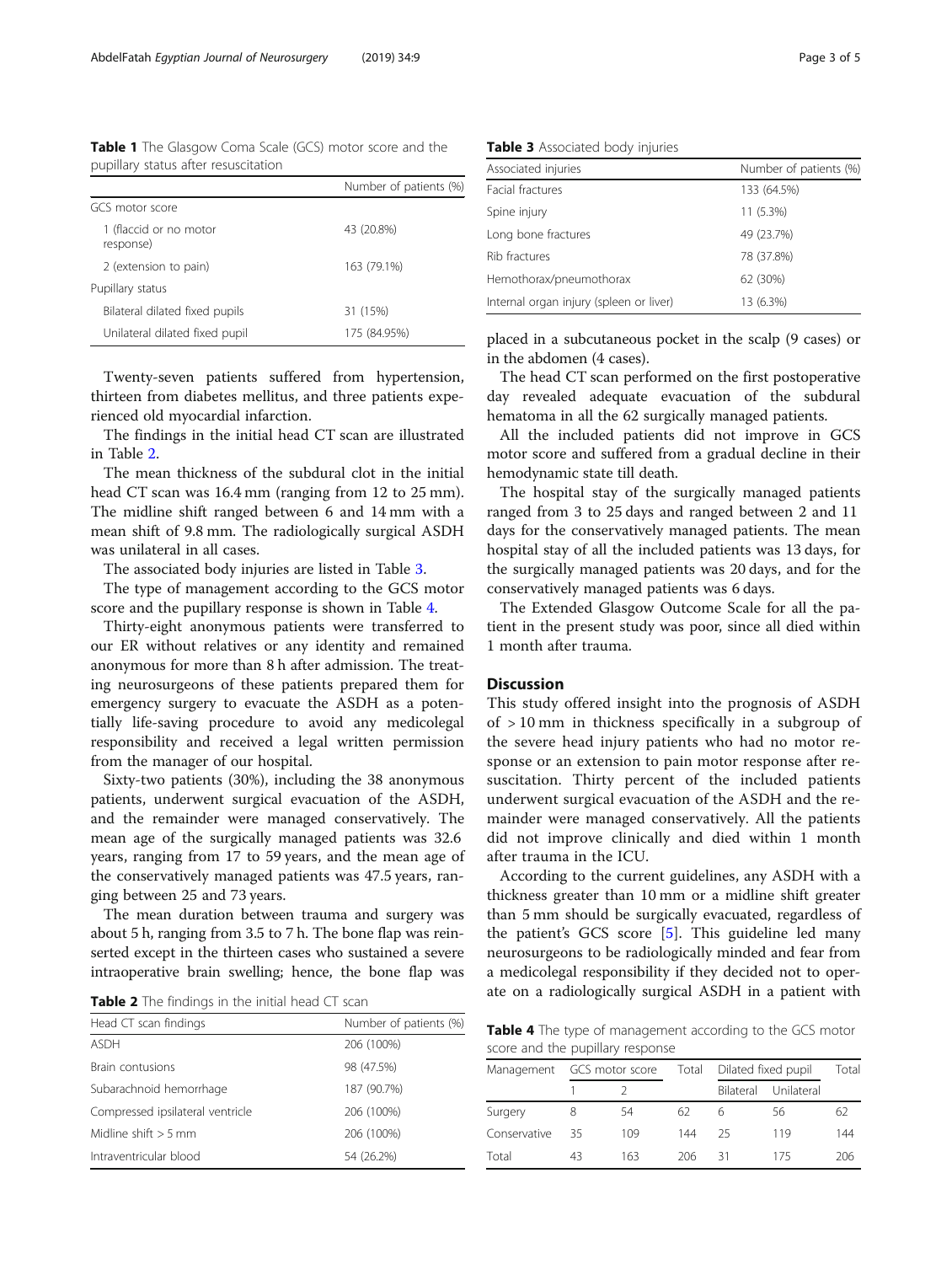no motor response or an extension to pain motor response after resuscitation. This medicolegal issue was the rationale of the inclusion criteria.

The motor response was taken in this study as a simplified level of consciousness as all the included patients were intubated after resuscitation and most of them had facial fractures with severe periorbital edema.

Traffic accidents formed 93.2% of the mode of trauma in the included head injury patients in the current study; hence, accident prevention would be the chief method of preventing such tragedy.

Many studies stated that the outcome of severe head injury patients with ASDH was mostly poor but with a percentage of a good outcome  $[3, 4, 7-9]$  $[3, 4, 7-9]$  $[3, 4, 7-9]$  $[3, 4, 7-9]$  $[3, 4, 7-9]$  $[3, 4, 7-9]$  $[3, 4, 7-9]$ . These studies stated the overall outcome of all the severe head injury patients without subgrouping analysis. Leitgeb et al. reported a 6-month mortality rate of 46.7% in the severe head injury patients with ASDH [\[7](#page-4-0)]. Few studies had discussed the prognosis of ASDH in head injury patients with GCS score of 5 or less on admission, but they did not comment if these scores had improved after resuscitation or not  $[1, 2]$  $[1, 2]$  $[1, 2]$ .

There is a worldwide consensus of the dismal prognosis of trauma patients with a post-resuscitation GCS score of 3 and bilateral dilated fixed pupils  $[10-12]$  $[10-12]$  $[10-12]$  $[10-12]$  $[10-12]$ ; however, the present study found that surgical intervention was offered to six flaccid patients with bilateral dilated fixed pupils, four of which were anonymous patients and the treating neurosurgeons surgically managed them for fear of the medicolegal responsibility, and surgery was offered to the other two patients as a lifesaving procedure so the relatives agreed to surgery.

The lack of a clear prognosis of ASDH in the subgroups of severe head injury patients and the absence of a bright standard of care including not-to-operate form lead to many unnecessary surgeries for fear of the medicolegal responsibility and misinforming the families about the patients' prognosis leaving them falsely expecting a good outcome and putting a great financial burden on the poor families who are not medically insured in the developing countries.

It is a human right to let the patients and/or their families know what they are really facing and what they will suffer from, and it is important to perform surgery only on patients most likely to benefit.

The present study emphasized the poor outcome of head injury patients with a post-resuscitation no motor response (flaccid) or an extension to pain motor response after either surgical or conservative management of ASDH of > 10 mm in thickness.

The limitations of this study were the retrospective nature, the single center results, the absence of randomization, and the small number of the surgically managed patients. Also, the use of the motor response as a simplified method of conscious level assessment may lead to some inaccuracy as some of these patients might have some degree of eye-opening thus making their GCS score higher which may encourage more surgical intervention.

Although the results of the present study are to a large extent expected, it is hoped that this study becomes a stimulus to start randomized controlled trials in different centers on the subgroups of severe head injury patients to set a standard of care including not-to-operate standards in order not to leave the decision to each surgeon's belief and experience.

## Conclusion

This study emphasized that both surgical and conservative management of ASDH had similar dismal results and that there was no additional benefit from surgical intervention in the studied group of head injury patients. Randomized controlled trials are needed to set a standard of care for the management of ASDH in this subgroup of the severe head injury patients.

### Abbreviations

ASDH: Acute subdural hematoma; CT: Computed tomography; ER: Emergency room; GCS: Glasgow Coma Scale; GOSE: Extended Glasgow Outcome Scale; ICP: Intracranial pressure; ICU: Intensive care unit; IV: Intravenous

#### Acknowledgements

Not applicable.

#### Funding

It is also to be stated that there was no funding or any financial support for the current study.

### Availability of data and materials

All relevant data taken during study present in this manuscript.

### Author's contribution

The only author (MA) performed the study design, data acquisition, analysis, and interpretation. The author read and approved the final manuscript.

### Ethics approval and consent to participate

A retrospective approval from the Research Ethics Committee at the faculty of medicine, Ain Shams University (Federal Wide Assurance No. FWA 000017585) was obtained. Date of approval: 23/12/2018 (reference number: FMASU R 74/ 2018). All participants or their legal guardians provided informed written consent to participate in the study.

#### Consent for publication

Not Applicable (as this manuscript does not contain any individual person's data)

#### Competing interests

The author declares that he has no competing interests.

## Publisher's Note

Springer Nature remains neutral with regard to jurisdictional claims in published maps and institutional affiliations.